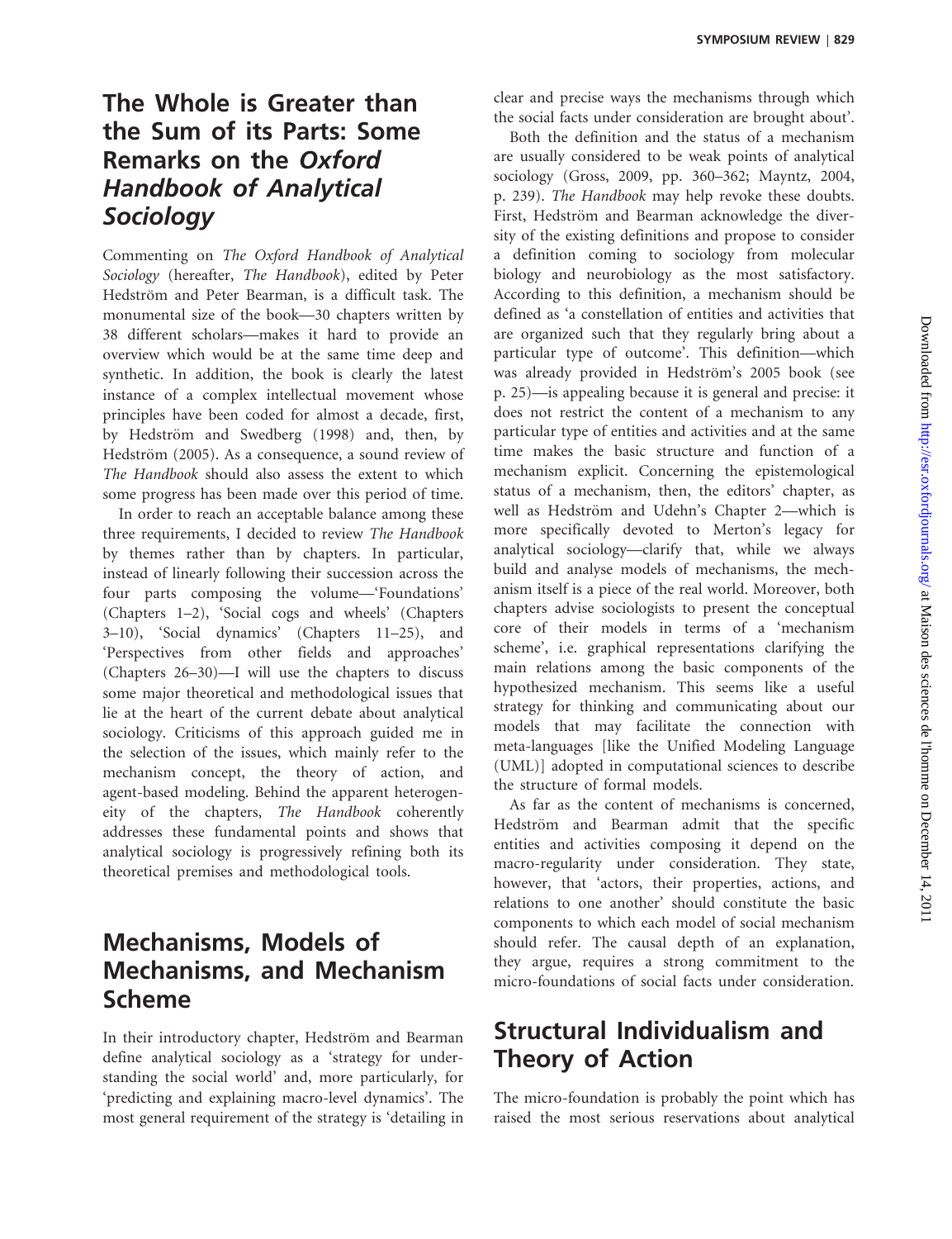sociology. Social theorists advocating either a relational and processual approach to social phenomena (Abbott, 2007a) or a pragmatist-inspired theory of action (Gross, 2009) dismiss analytical sociology as another form of rational-choice-oriented reductionism. Rational-choice theorists make the same identification of the quest for micro-foundations with the expected utility theory and consequently dismiss analytical sociology because of its lack of originality (Opp, 2007; Diekman, 2010).

As rational-choice theory presents a broad spectrum of variants (Goldthorpe, 1998), it is not obvious that analytical sociology is anything more than a restatement of rational-choice sociology (for a deeper analysis of this point, see Manzo, 2010). The Handbook, however, should at least help clarify some major points of the conception of social action which analytical sociology aims at developing.

On a meta-theoretical level, the editors' chapter makes explicit that the explanatory priority given to individuals' action must be understood in the larger context of the so-called 'structural individualism'. This variant of methodological individualism is at least 30 years old (see Wippler, 1978) and is often badly understood (see Udhen, 2002). It rests on two fundamental premises. First, it admits the 'explanatory importance of relations and relational structures'. More generally, Hedström and Bearman insist on the 'causal efficacy of macro-properties', which relies either on 'processes that operate ''behind the back'' of individuals, such as various socialization processes' or by 'being components which individuals consciously take into account when deciding what to do' (Chapter 23 by Joel Podolny and Freda Lynn nicely illustrates the latter option: 'status' is considered a 'structural cue', i.e. an 'informational input' which shapes ego's decision to confer deference to alter or not). The second distinctive feature of structural individualism is that 'it does not imply a commitment to any specific type of motive or intentional state that is assumed to explain why individuals act as they do'. In particular, the editors claim, 'it does not imply a commitment to any form of rational-choice theory'. White's vacancy chains model and Bearman, Mood, and Stovel's model of network formation as well as Merton's analysis of deviance, of reference group, of selffulfilling prophecies, and of Matthew effects are presented—in Chapters 1 and 2, respectively—as examples of models of mechanisms paying equal attention to different levels of analysis and implying different images of the actor.

Additional elements showing that the criticism of rational-choice-oriented reductionism is misplaced may be found in the second part of the book.

Jon Elster's Chapter 3 considers emotions as one of the main mechanisms of belief formation. In particular, he argues, emotions may amplify the need for urgency—the preference for early actions over later ones—so favouring the formation of low-quality beliefs, i.e. beliefs that result from an underinvestment in information. At the same time, Elster acknowledges the deep social roots of many emotions: anger and envy, for instance, are systematically triggered in the context of the social interactions that actors are embedded in. Elster's Chapter 9 on norms finally explores some macro-level consequences of this loop between emotions, beliefs, and social interactions. In particular, he explains the stability of social and moral norms as the effect of the interdependency between, respectively, the contempt (or the indignation) in the observer of a norm violation and the shame (or guilt) in the norm violator. Elster explicitly states that his account is of a non-rational-choice type because it assumes that both the actor who sanctions and the violator act emotionally and spontaneously.

The transition from emotion to cognition is achieved in Chapters 4 and 7 authored by Jens Rydgren and Daniel Goldstein, respectively. While cognitive mechanisms of belief formation—like categorization, inference, analogy, and cognitive dissonance—constitute the core of Rydgren's analysis, he also stresses the importance of social interactions for the genesis of individuals' beliefs when actors act under uncertainty and/or their beliefs deviate from the majority of those with whom they are in contact. (Michael Biggs's Chapter 13 builds on some of these mechanisms in order to explain the genesis of 'false' beliefs underlying self-fulfilling processes.) Goldstein's chapter is even more radical in criticizing the way that individual-decision making is conceived in standard rational-choice models. Instead of assuming that people collect and weight information, the 'fast and frugal program' Goldstein defends in cognitively oriented social psychology that aims to describe how real actors form their beliefs and reach a decision by developing simple search, stopping and choice rules. Diego Gambetta's Chapter 8 comes back to more socially oriented mechanisms of beliefs formation under uncertainty. In particular, he explores with the lenses of signaling theory how people reach a judgement about the trustworthiness of others' actions. Gambetta insists on the complex interplay between individuals' beliefs, interactions, and the larger context where actions and interactions take place. The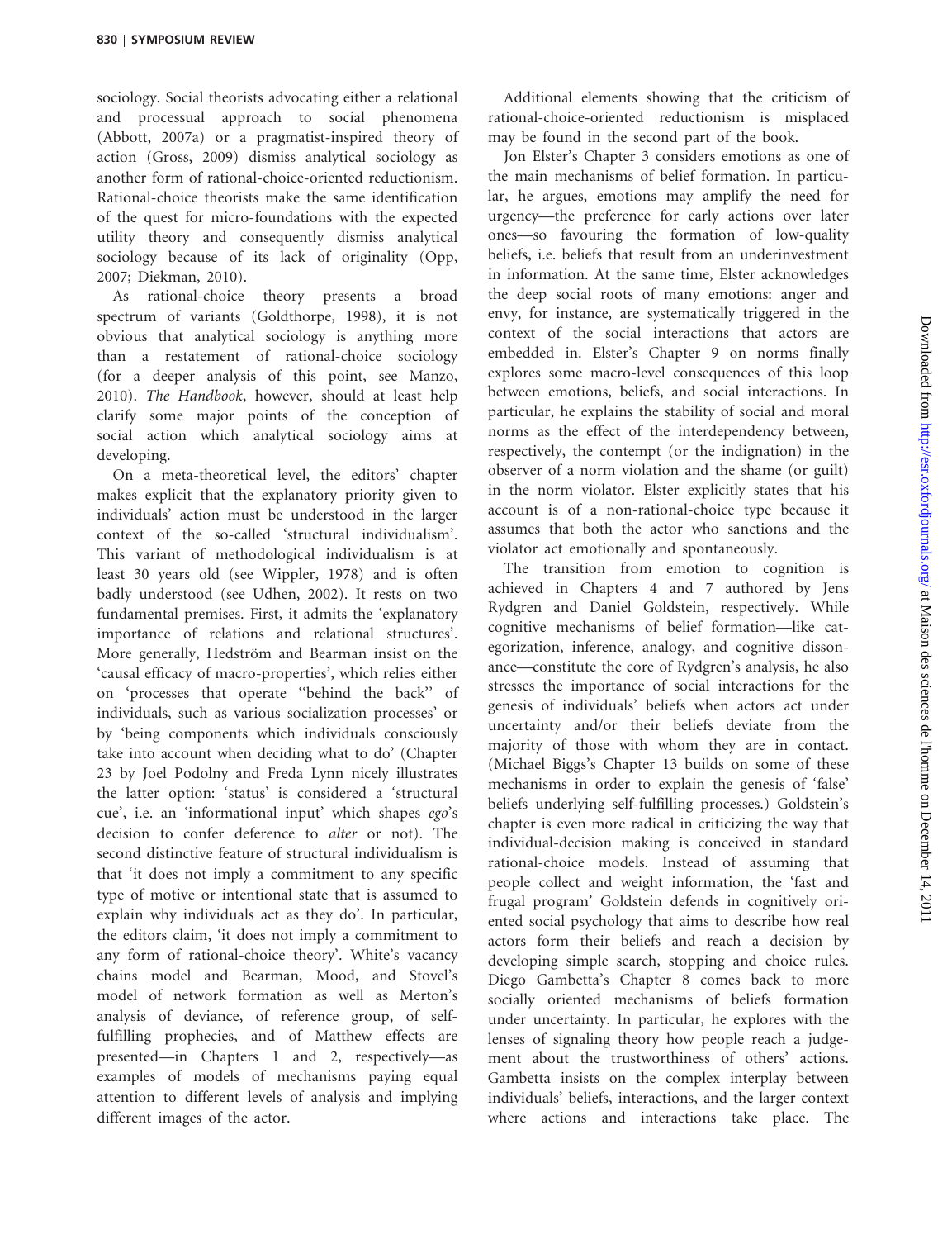trustworthiness of a signal, he argues, depends on its perceived meaning, which, in turn, is embedded in the cultural context where the signal is emitted (Diane Vaughan's Chapter 29 on 'analytical ethnography' explores some system-level unintentional consequences of ambiguities in signal meaning).

The Handbook thus shows that, while analytical sociology starts with actors' beliefs and desires, it neither takes them for granted nor considers them as a transparent and coherent reality in the eyes of actors. On the contrary, one of the tasks of analytical sociologists is to effortlessly endogenize beliefs, desires, and opportunities by relating them to infra-individual, network-, and system-level entities (concerning opportunities, Trond Petersen's Chapter 6 studies, for instance, the legally generated opportunity structure for discriminating behaviours on the job market). By so doing, analytical sociology now clearly produces more and more psychologically plausible images of actors which go beyond the 'as-if' status of the usual rational-choice assumptions. Programmatic statements about the importance of taking into account individuals' social identity (which are formulated in Chapter 17 on collective action by Delia Baldassarri) as well as the dialogue that The Handbook establishes between analytical sociology and behavioural game theory (whose results are commented in Delia Baldassarri's Chapter 17, in Richard Breen's Chapter 26 on game theory, and in Iris Bohnet's Chapter 27 on experiments) also testify to the interest of analytical sociology for richer and more realistic theories of action.

Needless to say, one may object that listing series of ego- and alter-centered mechanisms has nothing to do with a coherent theory of action which enables us to deduce specific observations and establish under which conditions this or that micro-level mechanism is at work. Analytical sociology, however, seems to be on the right track: making an inventory of complexity at the micro-level is the step before mapping it in more structured arrays of nested mechanisms. But why, skeptics may retort, should a more complex theory of action constitute a legitimate and necessary priority? After all, one can consider the psychological realism of our model of actors as a practical matter depending on the type of explanandum under consideration (Chapter 5 by Jeremy Freese, who overall seems favourable to cognitively elaborated action theories, also puts forward this old argument). But how would we be able to decide if a given explanandum requests a given level of complexity at the micro-level, if we do not have access to the map of this complexity and to the conditions under which one of its areas is relevant? The pragmatic criterion seems inapplicable without a

general framework specifying when a given logic of action is likely to be triggered. In this sense, the quest of analytical sociology for more realism at the micro-level seems justified and should be pursued.

# Agent-based Simulations and Empirical Data

Given that explaining system-level regularities by building multi-level theoretical models is the conceptual core of analytical sociology (Stathis Kalywas's analysis of civil war in Chapter 25 is a nice illustration of the interdependency between individual- and group-level dynamics), the fundamental methodological question raised by the approach is how to formally design such models and study their aggregate consequences. Hedström and Bearman's introductory chapter suggest that a particular type of simulation method, namely 'agent-based models', represents an especially powerful solution.

This is another controversial point. Some critics of analytical sociology have already argued that agent-based models enable us to represent only very simplified micro-level mechanisms (Abbott, 2007b; Lucchini, 2008 pp. 9–12) while others remarked that their lack of generalizability may lead analytical sociology to a sort of 'quantified ethnography' (Sawyer, 2007, p. 260). Besides, Richard Breen's Chapter 23 in The Handbook itself indirectly casts doubt on agent-based models by claiming that we should give priority to game theory over simulation because 'the relationship between the inputs (individual actions) and output (aggregate or system-level phenomena) is much more transparent in games than it usually is in simulations'.

Several chapters of the third and fourth parts of The Handbook help clarify the extent to which these reservations are misplaced. The first criticism tends indeed to take one trait of many current applications as a limitation of the technique itself while the last one transforms a difficulty of the technique into a final weakness. On the other hand, the second objection forgets that analytical sociology considers agent-based models as the pivotal tool of a larger methodological framework. As explicitly argued by Elizabeth Bruch and Robert Mare in Chapter 12 on segregation processes as well as by Ivan Chase and Brent Lindquist in Chapter 24 on the emergence of dominance hierarchies, a complex integration between statistics, computational and mathematical modeling, and experiments is the only way to really disentangle mechanisms operating at several levels of analysis.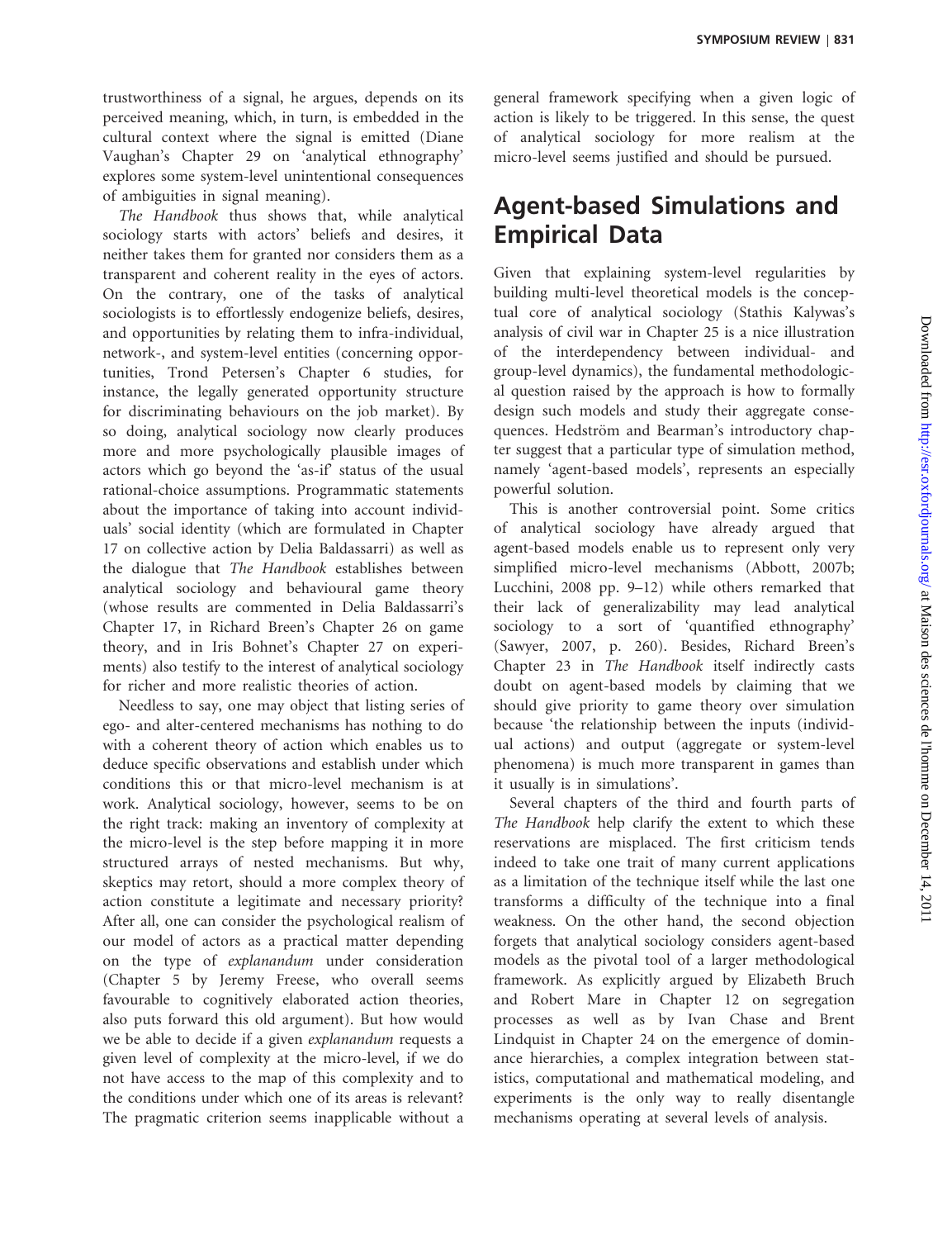So let me first consider whether or not analytical sociology is right in defending agent-based models before discussing the other pieces of the methodological framework which this computational technique is embedded in.

Michael Macy and Andreas Flache's Chapter 11 presents this technique as the 'fullest formal representation' of a non-reductionist form of methodological individualism. On the micro-level side, indeed, when an artificial agent is programmed to represent a real actor, from simple maximizing input–output agents to more sophisticated heuristically oriented, adaptive and learning-based agents, virtually any form of cognitive mechanism and decision-making process can be implemented. In theory, even brain mechanisms may be modeled by programming each agent as an artificial neural network. Moreover, agents (or groups of agents) may differ in terms of cognitive abilities and resources (or other attributes). On the macro–micro-link side, the technique is strongly appealing because it allows researchers to link agents with each other so that the most popular behaviours in agents' local neighbourhoods can be incorporated in agents' future actions.

But, as Macy and Flache stress, putting complex agents into complex networks is certainly not an objective in itself. Agent-based models actually are essential for analytical sociology because they enable us to rigorously deduce the system-level implications of the posited macro-level mechanism and relationally constrained micro-level mechanism. In order to understand the importance of this point, let us go back to the following passage:

One may ask just why there came to be such a radical shift toward a focus on individual behavior in a discipline whose subject matter, after all, is the social system. Part of the answer lies in the invention of techniques. The statistical tools of survey design and analysis began in the 1940s to make possible quantitatively precise statements about samples of independent individuals and the populations (again of independent individuals) they represent, as well as analysis of factors affecting individual behavior. There was no comparable development of tools for analysis of the behavior of interacting systems of individuals or for capturing the interdependencies of individual actions as they combine to produce a system-level outcome. The far greater complexity required of tools for these purposes constituted a serious impediment to their development and continues to do so (though some methods such as those generally labeled 'network analysis' move in that direction). The end result is extraordinarily

elaborated methods for analysis of the behavior of a set of independent entities (most often individuals), with little development of methods for characterizing systemic action resulting from the interdependent actions of members of the system (Coleman, 1986, p. 1316, italics is mine).

The not-yet-fully-appreciated novelty of agent-based models for sociology is precisely to provide us with a powerful device to deal with the micro–macro transition problem, in particular when constrained individual actions are dynamically interdependent. As correctly pointed out by Richard Breen (Chapter 23), game-theoretic models must also be considered for this task. Their mathematical nature has a cost, however. As stated by Macy and Flache (Chapter 12), both actors and their interdependencies must be heavily simplified in game-theoretic models while this is not the case for agent-based models. As demonstrated by evolutionary games, game theory needs agent-based models when it tries to embed cognitively oriented agents in specific relational topologies (see, for instance, McKenzie, 2007). In this respect, Breen's chapter is partly contradictory in that, while on the one hand, he casts doubt on simulation because of its lack of transparency; on the other hand, he particularly stresses the importance of the class of games which most widely relies on simulation (on the unsoundness of excessively contrasting agent-based simulations and game theory, see Balzer, Brendel, and Hofmann, 2001).

Two chapters of The Handbook illustrate the flexibility of agent-based models in dynamically aggregating individual decisions of networked actors. First, Katherine Stovel and Christine Fountain's Chapter 16 on matching mechanisms model recruitment processes with the aim of studying the effect of network homophily on levels of segregation on the job market; secondly, Duncan Watts and Peter Dodds's Chapter 20 on threshold models revisits Granovetter's original model by introducing several types of network topologies and studies their effects on the system-level dynamics.

Even though network topologies are still often taken for granted, agent-based models also make it possible to endogenize the network itself. If, as James Moody correctly argues in Chapter 19, we must improve in designing and testing substantive micro-level mechanisms of link creation and deletion—instead of continuing to model network dynamics in probabilistic terms at the link level—agent-based modeling represents a powerful tool. In this respect, Chris Winship's Chapter 21 on time and scheduling as well as Scott Feld and Bernard Grofman's Chapter 22 on homophily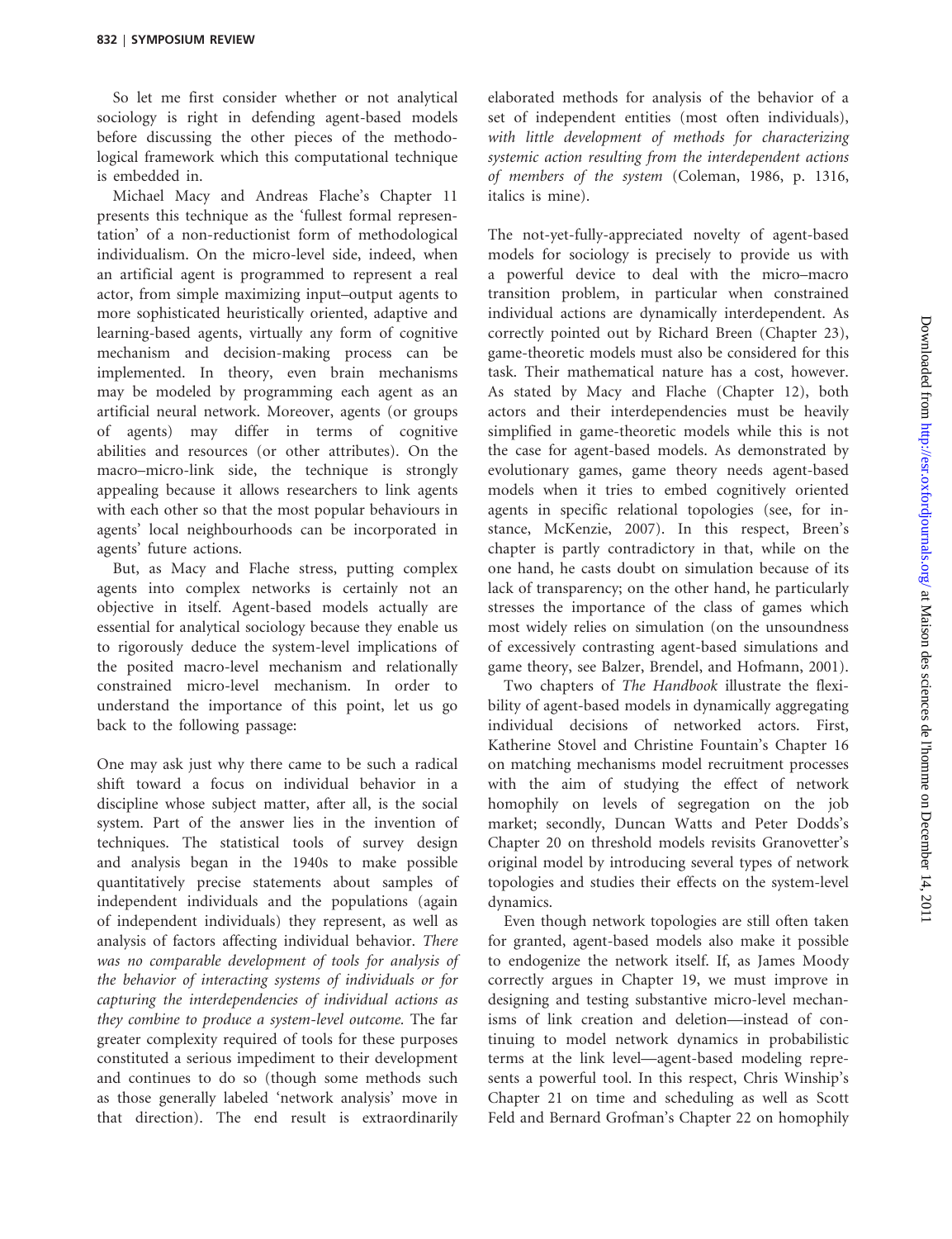contain useful insights: both individuals' schedule conflicts and shared foci of activity represent potential network generative mechanisms that agent-based modeling would allow to formalize in a more direct and detailed way.

So, while all these elements signal the potentialities of agent-based models for implementing the complex form of methodological individualism defended by analytical sociology and for advancing the longstanding problem of aggregativity, it would be naïve to underestimate the difficulties raised by this technique. The Handbook does not make this mistake. Macy and Flache's Chapter 12 closes honestly by discussing the major limitations of agent-based simulations for which final solutions have not yet been found.

First of all, the richer the posited mechanisms are, the less easy it is to understand the specific sequence of events which is responsible for the aggregate patterns generated by the simulation. This should not be considered, however, as an unsolvable problem. On the one hand, introducing simple mechanisms first and making them progressively more complex only once the dynamic generated by the first set of mechanisms has been understood is a way to increase the transparency of the outcome. On the other hand, appropriate mathematics to describe what is going on in a simulated model is developing and some solutions are already available (Young, 2006). In this respect, Meredith Rolfe's Chapter 18 constitutes a good preliminary study. She outlines a general framework for organizing models of choices under influence according to their basic formal properties and shows the existence of regularities in the way these properties are linked to both the dynamic and the outcome generated by the model.

Macy and Flache point out two other problems related to the explanatory relevance of agent-based models: first, the possibility that several mechanisms are equally compatible with the system-level regularities under consideration and, secondly, the dependence of the simulated output on specific combinations of parameter values.

Here is precisely where The Handbook advises linking agent-based simulations to empirical data coming from large-scale surveys, experiments, and qualitative observations. The objective of such multifaceted methodology is to embed the artificial mechanisms in a web of empirical constraints as rich as available data allow, so trying to minimize the sources of arbitrariness in the simulated model. As Hedström and Bearman claim in their introductory chapter, '[...] the mechanism-based approach is not in opposition to traditional experimental and non-experimental

approaches. Such methods are essential for adjudicating between rival mechanisms and for distinguishing the relevant activities and relations of a mechanism from irrelevant ones'.

Let me pay particular attention to the role of statistical analysis of large-scale data sets. The attitude of analytical sociology towards multivariate statistical methods has indeed been misunderstood since the publication of Hedström and Swedberg's (1998) collection of essays. While they only reminded us of the impossibility of disentangling the structure of mechanisms at work by directly analyzing observational data—which is an old point (see Boudon, 1979) perfectly acknowledged by some of the finest quantitatively oriented sociologists (see Goldthorpe, 2001) and absolutely evident to distinguished social statisticians (see Friedman, 2009)—many interpreted the reminder as a final dismissive statement against statistics itself and descriptive tasks more generally (Opp, 2005, 2007; Reiss, 2007).

The Handbook should help solve the misunderstanding. Hedström and Bearman's Chapter 1 clearly attributes two tasks to the statistical analysis of individual and relational data: first, the definition of the empirical pattern to be generated by simulation and, secondly, the evaluation of the fit of simulated data to empirical ones. Statistics are also essential at the entry of the computational model, however. As Bruch and Mare's Chapter 12 stresses, the results of appropriate statistical analysis and curve fitting procedures can be used to empirically initialize artificial agents' attributes and decision rules (while this idea of micro-validating agent-based models by means of the outputs of previous statistical analyses was at the heart of Hedström's 2005 book, Hedström and Bearman's introductory chapter to The Handbook surprisingly does not mention it).

Thus, Hannah Brückner's Chapter 28 on survey methodology is right in claiming that 'surveys are essential for the project of analytical sociology'. The deeper survey designs will become, which is what she wishes, the richer data will be in terms of context, network, and actors' attitudes and reasons that can be used to fill the micro and the relational side of computational models so reducing the risk of erroneously and unrealistically specifying them.

Brückner's argument, however, becomes less convincing when she seems to reiterate the point that appropriate statistics on appropriate empirical data, in particular longitudinal data, would make it possible to restitute the mechanisms at work.

The fundamental distinction here is between 'providing' a mechanism and 'inferring' a mechanism. In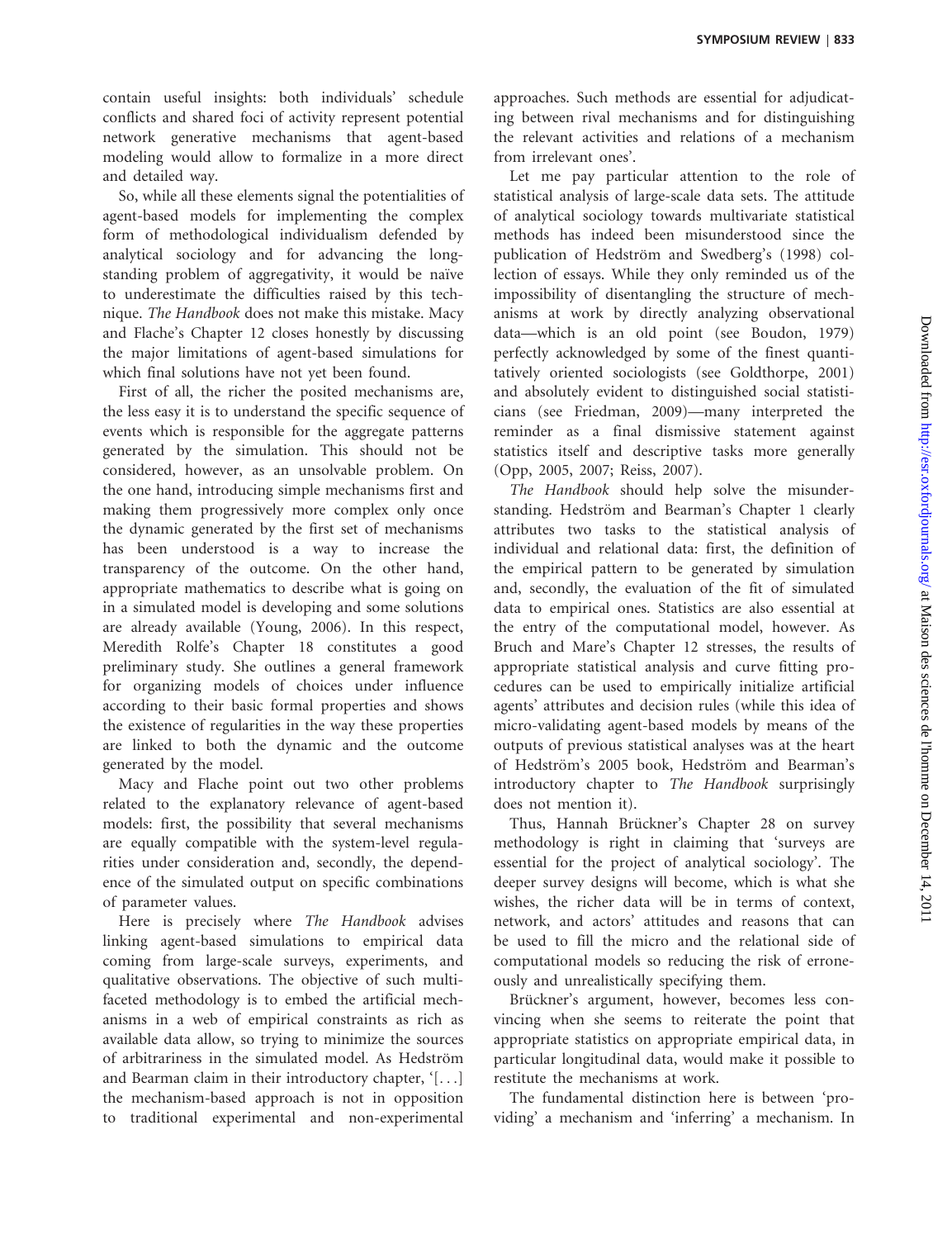the first case, the constellation of entities, their direct and indirect links as well as their macro-constrained actions are explicitly designed and made to unfold over time in silico. In the second case, this set of elements is supposed to be at work on the basis of its presumed aggregate signature. Now, no matter how rich the empirical data and how sophisticated the techniques are, multivariate statistical methods cannot 'provide' a mechanism in the sense specified, only formal simulated models can.

The Handbook contains a nice example of this structural limitation of statistical techniques. Yvonne Äberg's Chapter 15 on the risk of divorce presents an original analysis of how the divorce choices of ego's coworkers influence ego's divorce probability in Sweden. The analysis relies on rich longitudinal data and on the estimation of a sophisticated event-history model. However, results neither directly show the existence of any dyadic-interaction-based influence process nor do they allow disentangling of the micro-level mechanisms potentially responsible for it (as Äberg honestly acknowledges).

As I said, in order to build generative computational models on more and more robust micro-level foundations, analytical sociology looks with increasing interest at experiments and qualitative data. Iris Bohnet's Chapter 27 on laboratory game-theoreticbased experiments on norms of fairness and Diane Vaughan's Chapter 29 on analytical ethnography testify to this will of analytical sociology of gathering empirical data as rich as possible on actors' belief, preferences, and values. With regard to experiments, however, it should be noted that, while their auxiliary role in terms of data generation is certain, they are not necessarily able to 'provide' a mechanism (in the sense defined above). Salganik and Watts's Chapter 14 on the success of cultural products clearly illustrates this point. Although they convincingly demonstrate that others' past choices to download a song strongly influence ego's present choice to listen to the song, their experimental setting does not enable them to say anything on the relationally constrained micro-level mechanisms through which this social influence is generated. In other words, the experiment provides in this case only the sign of a correlation without the sequence of events producing it.

### What is the Next Step?

Altogether, the main merit of Hedström and Bearman's edited book is to show that, partly under pressure from critics, partly because of the dialogue with behavioural economics, cognitive social psychology, computational sciences, complexity theory, and biology, analytical sociology is progressively enriching. The Handbook outlines a theoretical and a methodological framework whose coherence and solidity are now stronger than the critics of analytical sociology are usually ready to acknowledge. The specificity of the approach should now be clearer. While, indeed, the basic pillars of analytical sociology—a complex form of methodological individualism, a broader concept of rationality, a dynamic conception of social networks, a thoughtful use of statistics and experiments, and a strong commitment to computational modeling—have old roots in sociology and several areas of contemporary sociology also focus on some of them, the originality of analytical sociology stems from the integration of these elements under a unitary meta-theoretical framework. The whole more than the parts makes analytical sociology unique in the context of today's sociology.

The only regret that readers may have is that the absence of one chapter concretely applying the entire framework constitutes an obstacle to the perception of this uniqueness. While several chapters are substantively oriented and built on this or that piece of the framework, no one provides a full application of the integration between a complex form of methodological individualism and the multi-faceted testing methodology lying at the heart of analytical sociology. To definitely convince skeptics about its novelty and power, this seems to me what is needed now. All sociology will go another step further when some of us are able to edit The Handbook of (Fully) Applied Analytical Sociology.

# Acknowledgements

I wish to express my warm thanks to Filippo Barbera, Renzo Carriero, Flaminio Squazzoni, and Gunn Birkelund for commenting on a first draft of this text as well as Alexandra Frenod and Michelle Jackson for revising my English.

#### Gianluca Manzo

CNRS (GEMASS) and University of Paris-Sorbonne, Paris, France glmanzo@yahoo.fr

# References

Abbott, A. (2007a). Mechanisms and relations. Sociologica, 2, 1–21.